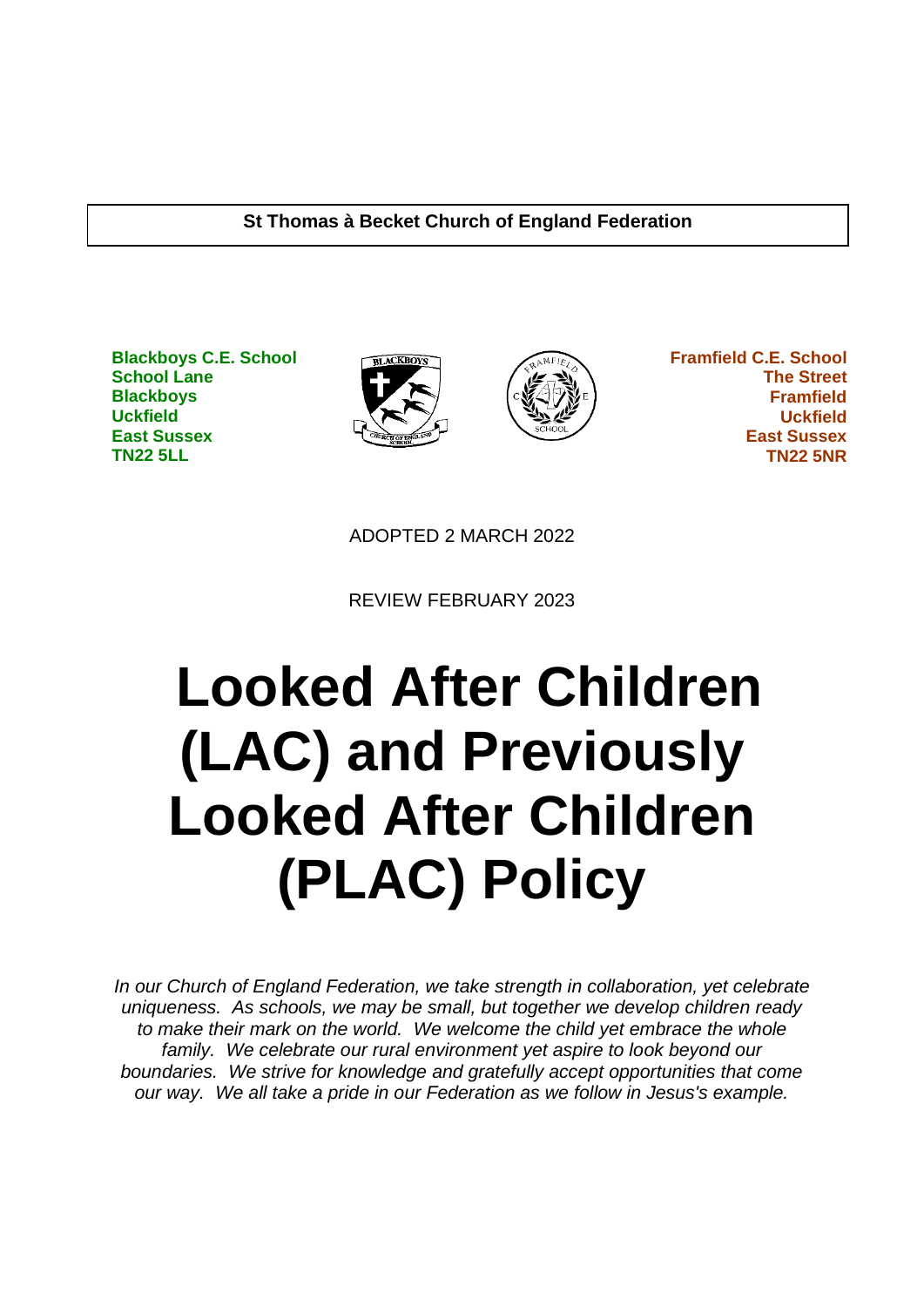# **Contents** Page Introduction 3 The Role of the Designated Teacher for Looked After and Previously Looked After Children 33 Roles and Responsibilities of all Members of Staff 5 Role and Responsibilities of the Governing Body 5 Review 6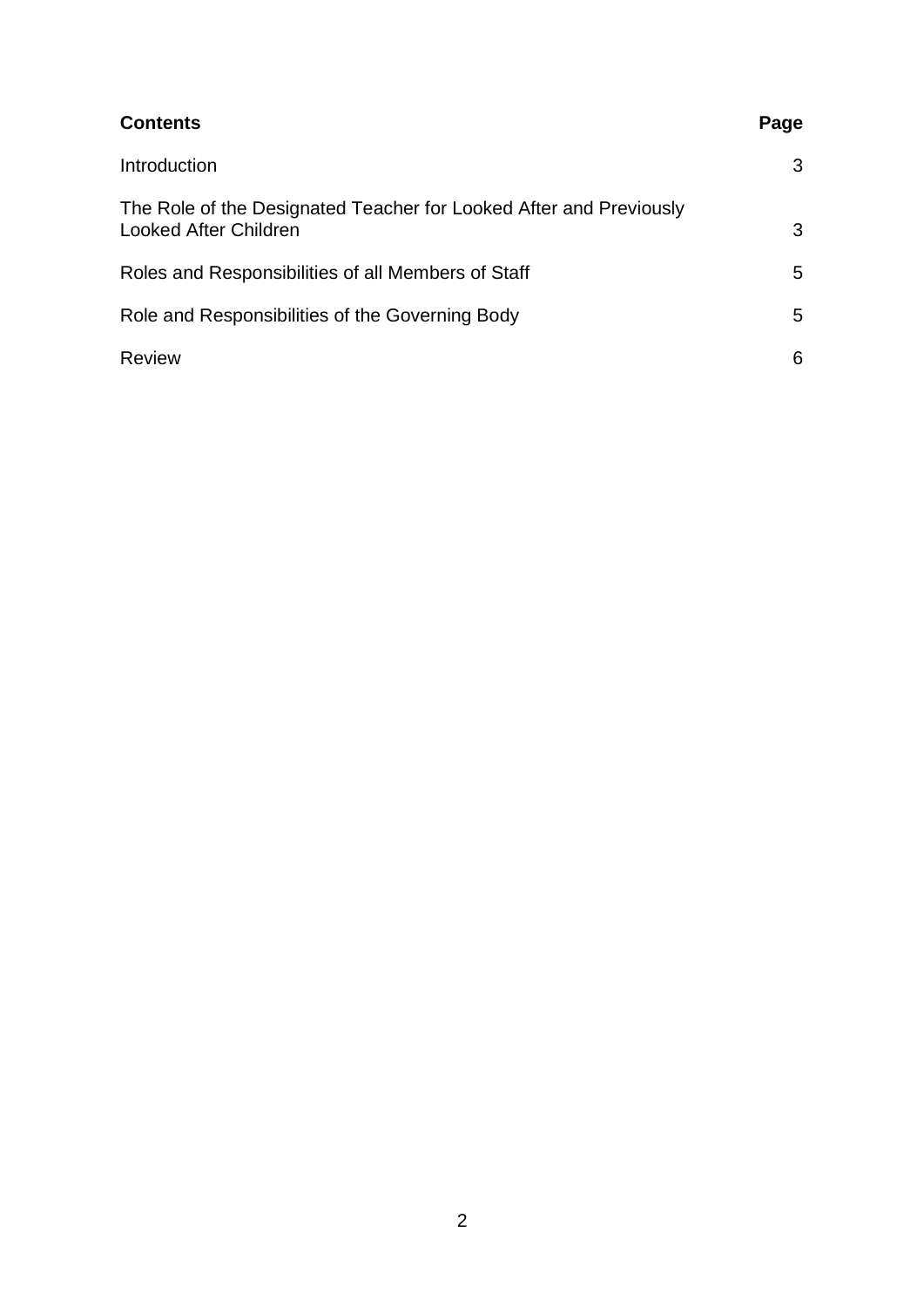## **Introduction**

We believe that if our most vulnerable pupils feel safe and nurtured and are well supported and encouraged in their learning (as Jesus cared for his lambs and carried them upon his shoulder) then they will be enabled to "Be the best they can be." We feel that if our most vulnerable pupils are flourishing then our schools are flourishing.

This policy sets out St Thomas à Becket Church of England Federation's (which is referred to as the Federation in the rest of this document) approach to supporting both Looked After Children and Previously Looked After Children. The policy is informed by the following Department for Education (DfE) document:

The Designated Teacher for Looked-After and Previously Looked-After Children. Statutory guidance on their roles and responsibilities.

https://assets.publishing.service.gov.uk/government/uploads/system/uploads/attach ment data/file/683561/The designated teacher for lookedafter and previously lo oked-after\_children.pdf (DfE February 2018)

The Governing Body is committed to providing high quality education for all its pupils, based on equality of opportunity, access and outcomes. The Governing Body recognises the need to champion performance of Looked After Children (LAC) and Previously Looked After Children (PLAC) and is committed to improving outcomes for them. The Governing Body is committed to ensuring that LAC and PLAC are supported as fully as possible and will ensure that the following are in place, and are working effectively:

- 1. A Designated Governor for LAC and PLAC
- 2. A Designated Teacher for LAC and PLAC
- 3. Personal Education Plans (PEPs) for all LAC
- 4. All members of staff in our Federation schools will have a clear understanding of the issues that affect LAC and PLAC; their learning needs; how to support them in their school and issues relating to confidentiality.
- 5. Policies, procedures and strategies to promote the achievement and wellbeing of this vulnerable group.

## **The Role of the Designated Teacher for Looked After and Previously Looked After Children**

- 1. The Designated Teacher is the central point of initial contact within our Federation schools. They ensure that our schools play their role to the full in making sure arrangements are joined up and minimise any disruption to a child's learning.
- 2. The Designated Teacher has a leadership role in promoting the educational achievement of every LAC and PLAC on our school's rolls. This involves, working with the Virtual School Team to promote the education of LAC and PLAC and promoting a whole school culture where the personalised learning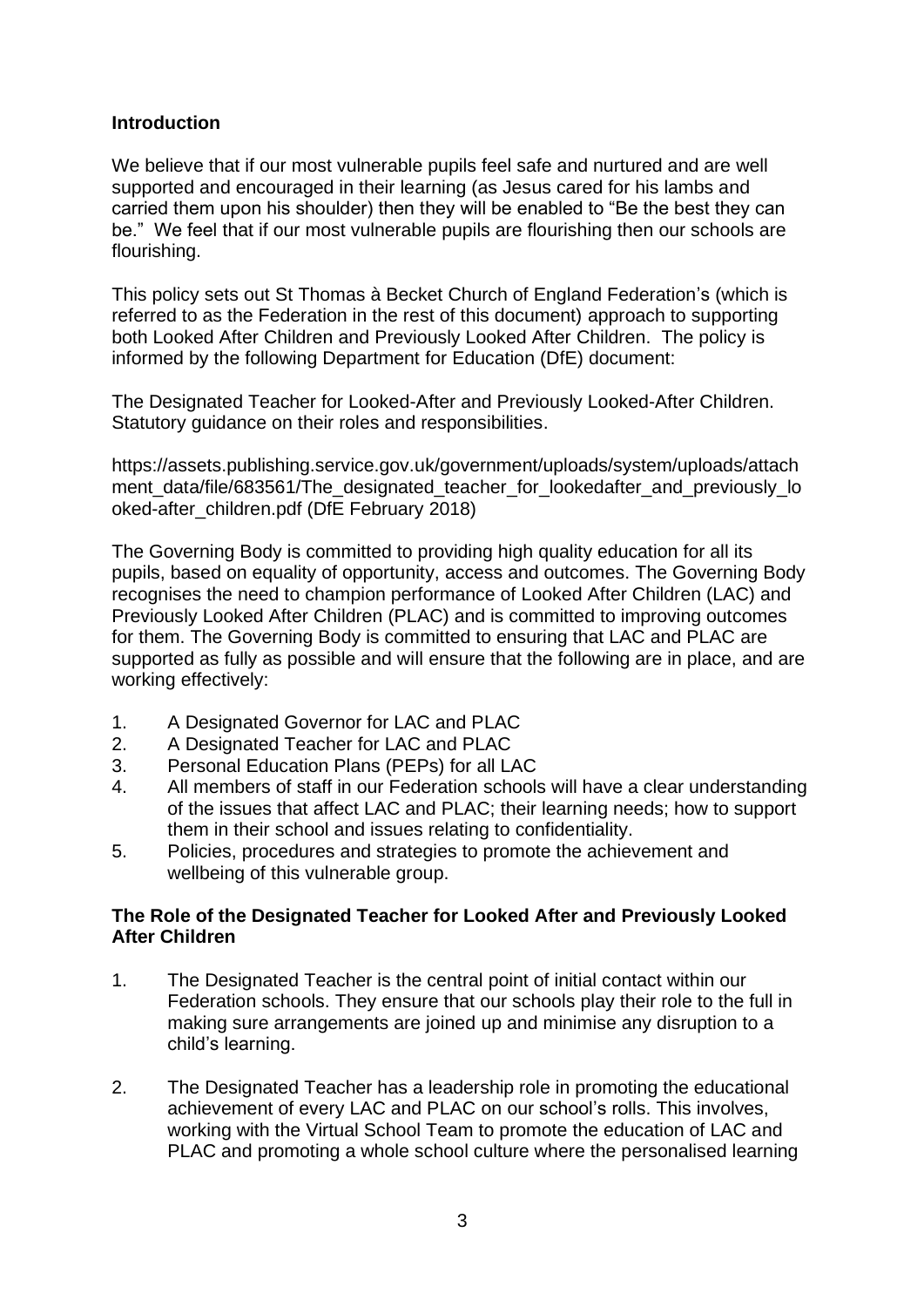needs of these children matter, and their personal, emotional and academic needs are prioritised.

- 3. The Designated Teacher takes lead responsibility for ensuring Federation members of staff understand the things which can affect how LAC and PLAC learn and achieve and how the whole school supports the educational achievement of these pupils.
- 4. The Designated Teacher promotes the educational achievement of LAC and PLAC by contributing to the development and review of whole Federation policies.
- 5. The Designated Teacher promotes a culture in which LAC and PLAC;
	- are able to discuss their progress and be involved in setting their own targets, have their views taken seriously, and are supported to take responsibility for their own learning.
	- are prioritised in any selection of pupils who would benefit from one-to one tuition, and that they have access to mentoring support from their Class Teacher.
	- are encouraged to participate in their schools' activities and in decision making within their school
	- believe they can succeed and aspire to further and higher education or highly skilled jobs; and can discuss difficult issues (such as SEN, bullying, attendance) in a frank manner with a sympathetic and empathetic adult.
- 6. The Designated Teacher is a source of advice for Teachers about differentiated teaching strategies appropriate for individual pupils who are LAC or PLAC,
- 7. The Designated Teacher works directly with LAC and PLAC and their carers, parents or guardians to: promote good home-school links; support progress by paying particular attention to effective communication; ensure they understand the potential value of one-to-one tuition and are equipped to engage with it at home; ensure they are aware of how their school teaches key skills such as reading and numeracy; and encourages high aspirations and working with the child to plan for their future success and fulfilment.
- 8. The Designated Teacher has lead responsibility for the development and implementation of PEPs for LAC within our schools in partnership with others as necessary;
- 9. The Designated Teacher is responsible for ensuring that the PEPs are completed within statutory timescales and a copy is returned to the Virtual School Team as outlined in the PEP guidance.
- 10. The Designated Teacher ensures that the Federation's schools spend the allocated Pupil Premium Plus Grant for the benefit of the LAC and PLAC cohort and can account for the impact of this grant on the outcomes for the cohort.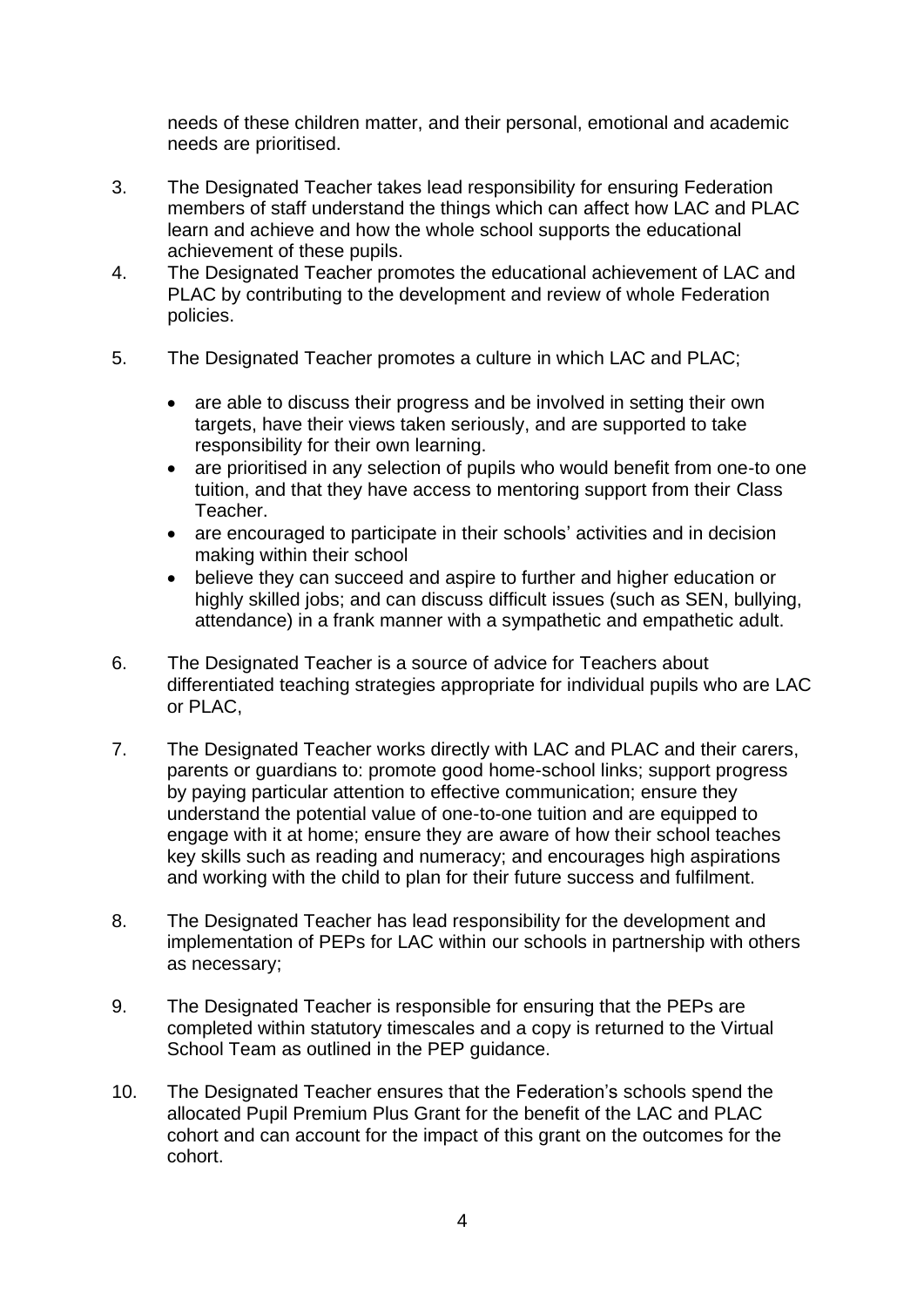- 11. The Designated Teacher works closely with the Federation's Designated Safeguarding Leads to ensure that any safeguarding concerns regarding LAC and PLAC are quickly and effectively responded to.
- 12. The Designated Teacher is aware that the Virtual School Team can provide information and advice to parents and Designated Teachers on meeting the needs of PLAC. The Designated Teacher should fully involve parents and guardians in decisions affecting their child's education and must gain authorisation from parents to discuss their child with the Virtual School Team for advice on meeting their individual needs.

## **Roles and Responsibilities of all Members of Staff**

All members of staff in this Federation will:

- 1. Have high expectations of LAC and PLAC's learning and set targets to accelerate educational progress;
- 2. Be aware of the emotional, psychological and social effects of loss and separation (attachment awareness) from birth families and that some children may find it difficult to build relationships of trust with adults because of their experiences, and how this might affect the child's behaviour;
- 3. Understand how important it is to see LAC and PLAC as individuals rather than as a homogeneous group, not publicly treat them differently from their peers, and show sensitivity about who else knows about their Looked After or Previously Looked After status;
- 4. Appreciate the central importance of the PEP in helping to create a shared understanding between Teachers, carers, Social Workers and, most importantly, the child's own understanding of how they are being supported;
- 5. Have the level of understanding they need of the role of Social Workers, Virtual School Heads and carers, and how the function of the PEP fits into the wider care planning duties of the authority which looks after the child;
- 6. For PLAC, understand the importance of involving the child's parents or guardians in decisions affecting their child's education, and be a contact for parents or guardians who want advice or have concerns about their child's progress at school.

#### **Role and Responsibility of the Governing Body**

The Governing Body of our Federation will:

- 1. Ensure all Governors are fully aware of the legal requirements and guidance for LAC and PLAC;
- 2. Ensure that there is a named Designated Teacher for LAC and PLAC;